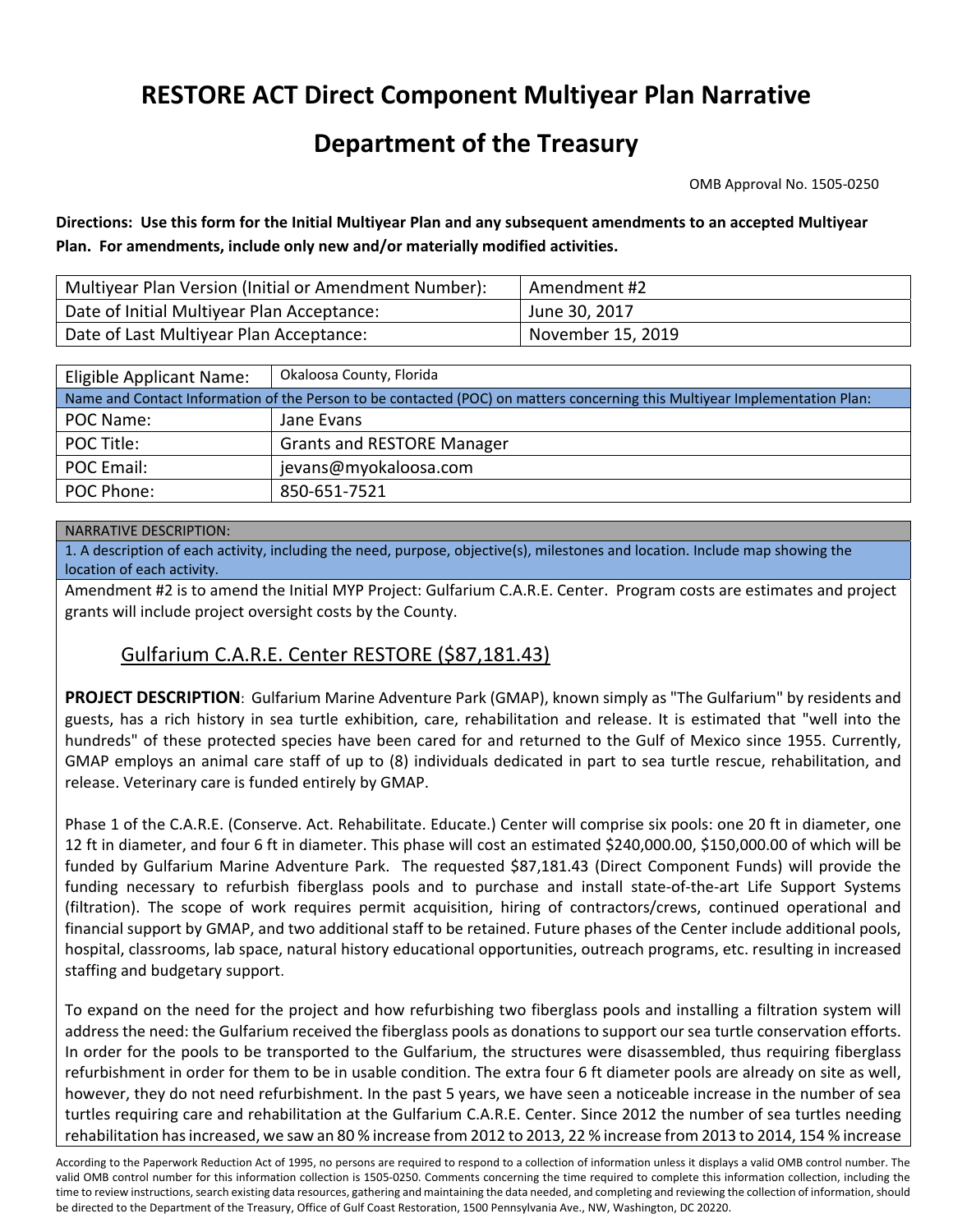from 2014 to 2015, and we are on track for a 50 % increase from 2015 to 2016. Similar facilities throughout the state of Florida are also seeing increased demand and are also attempting to create additional facilities to accommodate patient load. The increased demand is attributed to pollution, food source, depletion, disease, weather changes, and increased public presence and fluctuating trends in sea turtle populations. The scope of this project will more than double our current capacity of sea turtle patients that we are able to treat at any given time. This includes not only animals needing care in the Okaloosa county area, but sea turtles that need rehabilitation from as far away as New England and the Eastern Seaboard.

Furthermore, this project will entail installing a shade structure over the project area.

NEED: While the rescue program has seen more than 20 animals successfully released in the past three years, it has done so operating at a maximum capacity of its four 6 ft diameter pools. Cold stunned sea turtle numbers have increased over recent years, as have the number of animals entangled by, or that have ingested fishing gear. Boat strikes are common. These, along with the threat of potential oil spills, have created the critical need for additional sea turtle rehabilitation facilities. The addition of the pools will more be more than double the pools space we currently have.

Currently, sea turtle conservation has limitations and constraints based on federal regulations by the United States Fish and Wildlife Service (USFWS) as well as the National Marine Fisheries Service (NMFS). This includes captive breeding and thus introduction of any offspring. Response to stranded and compromised sea turtles lie squarely on the shoulders of Gulfarium's program (under permitting by FWCC) in the surrounding county area. Not only has a measured increase in emerging diseases, interaction with personal and commercial fishing gear, and environmental inconsistencies occurred in the ecology of these endangered and/or threatened animals, but toxin exposure from scenarios such red tides and oil spills have made survival more difficult. Sea turtles fill an important role in the marine ecosystem of the Gulf of Mexico, and their extinction from the environment would change the already fragile balance we observe today. In order to protect this resource, rescue, rehabilitation and release must continue as a major function of enhancement and preservation of this iconic species.

PURPOSE: The scope of this project will more than double our current capacity of sea turtle patients that we are able to treat at any given time. In January of 2015, the Gulfarium C.A.R.E. Foundation became an incorporated 501(c)3, with IRS exemption approval pending. The creation of the Foundation will enable the Center to hire its own staff, as well as allow for volunteers to participate in operations. While GMAP staff will continue to manage the rehabilitation program after Phase 1 completion, the C.A.R.E. Foundation will eventually assume these responsibilities by selecting a Program Manager and supporting staff, estimated with an initial staff of five having a wage scale from \$24,000 to \$100,000. The project is simple in artistic design, but requires expertise to assemble and operate from a life support (filtration) perspective. Technologies are already utilized in accredited aquariums (like GMAP), and available through vendors in the state of Florida. Given Gulfarium's sea turtle rehabilitation performance record, the risk to implement and maintain is minimal to none.

OBJECTIVES: The scope of this project will more than double our current capacity of sea turtle patients that we are able to treat at any given time. The Gulf Coast, specifically Okaloosa County and Ft. Walton Beach, receive national media attention when successful sea turtle releases occur. This affords the C.A.R.E. Center the opportunity to promote its relationships including the RESTORE Act funding should this project be funded. That relationship is based on the mutual commitment shared to support the environment, tourism, and the local economy.

100% of the Direct Component funds will be used to refurbish the two 20' and 12' fiberglass pools and to purchase/install filtration systems. Approximately \$150,000 funded by the Gulfarium Marine Adventure Park will be used to pay for the concrete pad, infrastructure and utility installation for the quarantine facility that the refurbished pools and filtrations system are going into so that the entire quarantine system is functional.

2. How the applicant made the multiyear plan available for 45 days for public review and comment, in a manner calculated to obtain broad‐based participation from individuals, businesses, Indian tribes, and non‐profit organizations, such as through public meetings, presentations in languages other than English, and postings on the Internet. The applicant will need to submit documentation (e.g., a copy of public notices) to demonstrate that it made its multiyear plan available to the public for at least 45 days. In addition, describe how each activity in the multiyear plan was approved after consideration of all meaningful input from the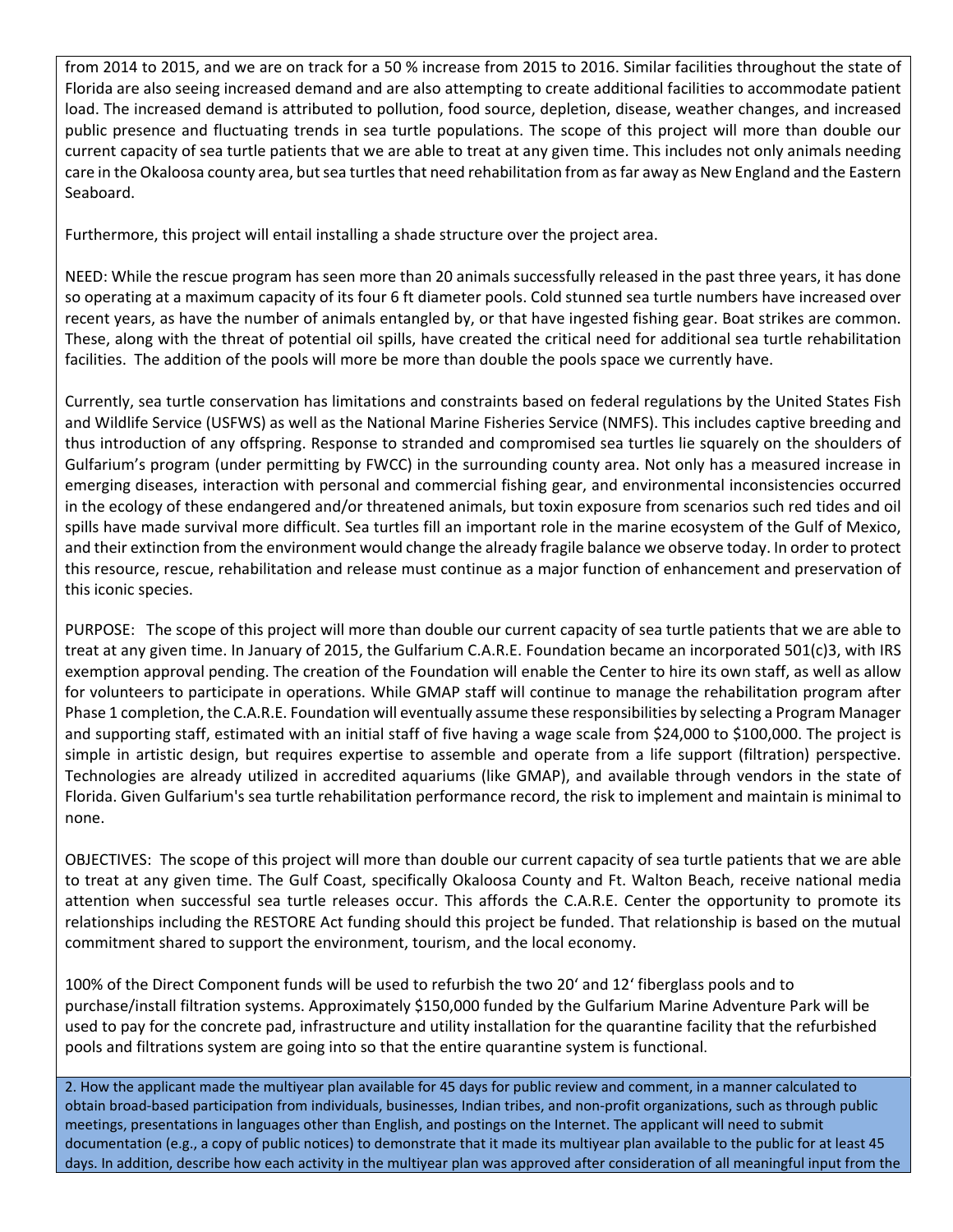public and submit documentation (e.g., a letter from the applicant's leadership approving submission of the multiyear plan to Treasury or a resolution approving the applicant's multiyear plan).

The Amendment is scheduled for approval to proceed to the 45‐day Public Review and Comment period (November 5 to December 20, 2020) by the Board of County Commissioners on November 3, 2020 during their normal Board Meeting. The review period will be advertised on November 4, 2020 in the Northwest Florida Daily News. In addition to posting the review period on the RESTORE Act page of the Okaloosa County website. The comments were directed to be submitted to the Grants & RESTORE Manager email.

*Future information for the Final MYP Amendment #2 Gulfarium to be presented to the Board: Comments submitted Comments addressed Return to Board to review comments* 

*Board approval to submit Amendment* #2 Gulfarium

3. How each activity included in the applicant's multiyear plan narrative meets all the requirements under the RESTORE Act, including a description of how each activity is eligible for funding based on the geographic location of each activity and how each activity qualifies for at least one of the eligible activities under the RESTORE Act.

The State of Florida's coastal zone includes the area encompassed by the state's 67 counties, including Okaloosa County and the state's territorial waters. As a result, each of the 13 activities included in the multiyear plan matrix is located within the Gulf Coast region as defined in the RESTORE Act and is therefore eligible provided they meet one or more of the eligible activity requirements enumerated in the RESTORE Act. The following information describes how each activity proposed in the Okaloosa County multiyear plan meets the activity eligibility requirements:

Gulfarium C.A.R.E. Center RESTORE (\$87,181.43)

The activity meets the RESTORE Act eligibility requirement for mitigation of damage to fish, wildlife and natural resources by providing state‐of‐the‐art facilities for rehabilitating injured sea turtles before releasing the protected animals back into the wild.

To expand on the specificity of how this project will result in "mitigation of damage to fish, wildlife, and natural resources": the scope of the current project will allow the Gulfarium and C.A.R.E. Center to increase the number of sea turtle patients to more than double the current capacity. The more patients that can be treated has a direct impact on how many sea turtles can be returned to the Gulf of Mexico and contribute to the reestablishment of native sea turtle population levels. The United States Fish and Wildlife Service (USFWS) considers "enhancement" to encompass several practices that include introducing animals into wild populations to "increase" stock numbers. Since USFWS, the Florida Wildlife Conservation Commission (FWCC) and the National Marine Fisheries Service (NMFS) won't allow captive breeding of endangered species, rehabilitation and release is one of the few measures that can enhance, or in this case, maintain stock numbers.

4. Criteria the applicant will use to evaluate the success of the activities included in the multiyear plan narrative in helping to restore and protect the Gulf Coast Region impacted by the Deepwater Horizon oil spill.

Gulfarium C.A.R.E. Center RESTORE (\$87,181.43)

Equipment acquisition and property development will be monitored by Gulfarium Marine Park Management. Operational evaluations will be made by Florida Fish and Wildlife Conservation Commission (FWCC) per policy and regulations. Success will be based on the number of patients that have been rehabilitated at the Gulfarium that is already mandated to be reported to the State on a quarterly and annual basis. Furthermore, success of this project is measured in the increased number of sea turtle patients the Gulfarium and C.A.R.E. Center is able to treat at any given time as well as the number of sea turtles being reintroduced into the Gulf of Mexico versus those that are euthanized based on facility limitations. The addition of the tanks will be more than double the size of our current holding space. The installation of the proposed systems will more than double our current capacity of 6‐8 patients to 16‐18 patients.

5. How the activities included in the multiyear plan narrative were prioritized and list the criteria used to establish the priorities.

 The Okaloosa County RESTORE Advisory Committee (ORAC) established and publicized a meeting schedule which identified monthly public meetings at alternating geographic locations within the County. These meetings were nominally two hours in length and included opportunities for public comment.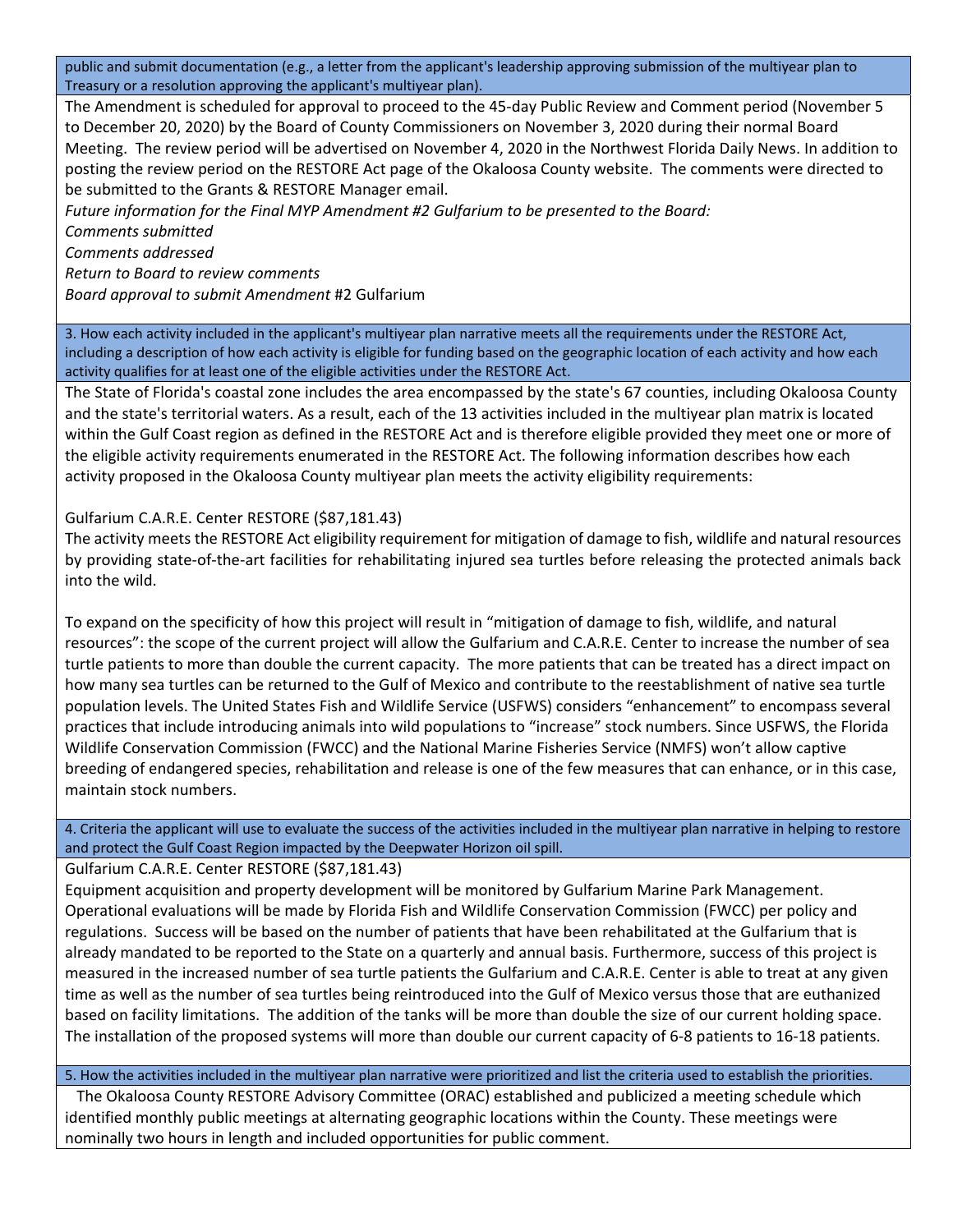The ORAC opted to develop an evaluation tool comprising both quantitative and qualitative scores that collectively represent an individual project score for each activity. The process involved developing economic, general, and environmental evaluation factors for the quantitative scoring and performing tests of the model using examples of projects being considered elsewhere. The public was provided opportunity to submit project ideas and presentations would be heard by project proposers that meet the minimum

requirements established by the ORAC.

An evaluation tool was developed using both quantitative and qualitative components. This approach was preferred as it provided a defensible, replicable process while allowing the respective expertise from the individual members of the ORAC. The ORAC adopted a 70%‐30% split ratio with 70% of the weight placed on quantitative factors and 30% on qualitative factors. The economic factors identified by the ORAC were consolidated into a smaller number of revised factors which capture the underlying concepts the ORAC has identified as important to measure. Three economic factors were formalized for the Quantitative Score which capture job opportunity/job creation impacts, economic diversification impacts, life-cycle costs, leverage, matching funds, in-kind considerations, taxpayer return-oninvestment, and sustained economic benefit. The three factors include:

i. Gross Product per RESTORE Dollar Invested

ii. Net State and Local Government Revenues Generated per RESTORE Dollar Invested; and,

iii. Economic Diversification. Numerous "general" factors identified in by the ORAC which capture implementation readiness, shovel readiness, permits, compliance, land ownership, proven success, and technical feasibility. These were consolidated into two general factors for the scoring model

i. Implementation Readiness; and,

ii. Project Feasibility.

Lastly, the ORAC identified four environmental factors to be considered in the quantitative score. These four factors are consistent with the four non‐economic goals identified in the Initial Comprehensive Plan approved by the Gulf Coast Ecosystem Restoration Council (GCERC) in August 2013 for regional‐wide Gulf Coast restoration and include:

i. Restore / Enhance / Protect Habitats

ii. Replenish / Protect Living Coast and Marine Fisheries

iii. Enhanced Community Resilience

iv. Restore Water Quality

Each of these nine quantitative factors was given a "factor significance" that represents the relative importance of each factor as follows:

- 12% ‐ Gross Product per RESTORE Dollar Invested
- 14% ‐ Net State and Local Government Revenues Generated per RESTORE Dollar Invested
- 14% ‐ Economic Diversification
- 10% ‐ Implementation Readiness
- 13% ‐ Project Feasibility
- 10% ‐ Restore / Enhance / Protect Habitats
- 10% Replenish / Protect Living Coast and Marine Fisheries
- 10% ‐ Enhanced Community Resilience
- 7% ‐ Restore Water Quality

The qualitative scores, representing 30% of the project score, was determined to be a subjective score applied by the members of the ORAC based on their respective importance of each project proposed. The ORAC agreed to base their individual quantitative scoring on factors such as community acceptance, geographic distribution of projects, enhancement to local quality of life, and the expert judgment each member offered to the committee. Project presentations were heard by the ORAC in June/July 2015 and the ORAC members provided their qualitative scores. The final project scores were tabulated and the projects were prioritized accordingly. The recommended projects for the draft Multi‐Year Implementation Plan were selected and presented to the Okaloosa County Board of County Commissioners for approval and publicly noticed for public comment.

6. If applicable, describe the amount and current status of funding from other sources (e.g., other RESTORE Act contribution, other third party contribution) and provide a description of the specific portion of the project to be funded by the RESTORE Act Direct Component.

 Since its acceptance on the Initial MYP, the Gulfarium has completed this project with its own funds except for, the shade structure over the project area.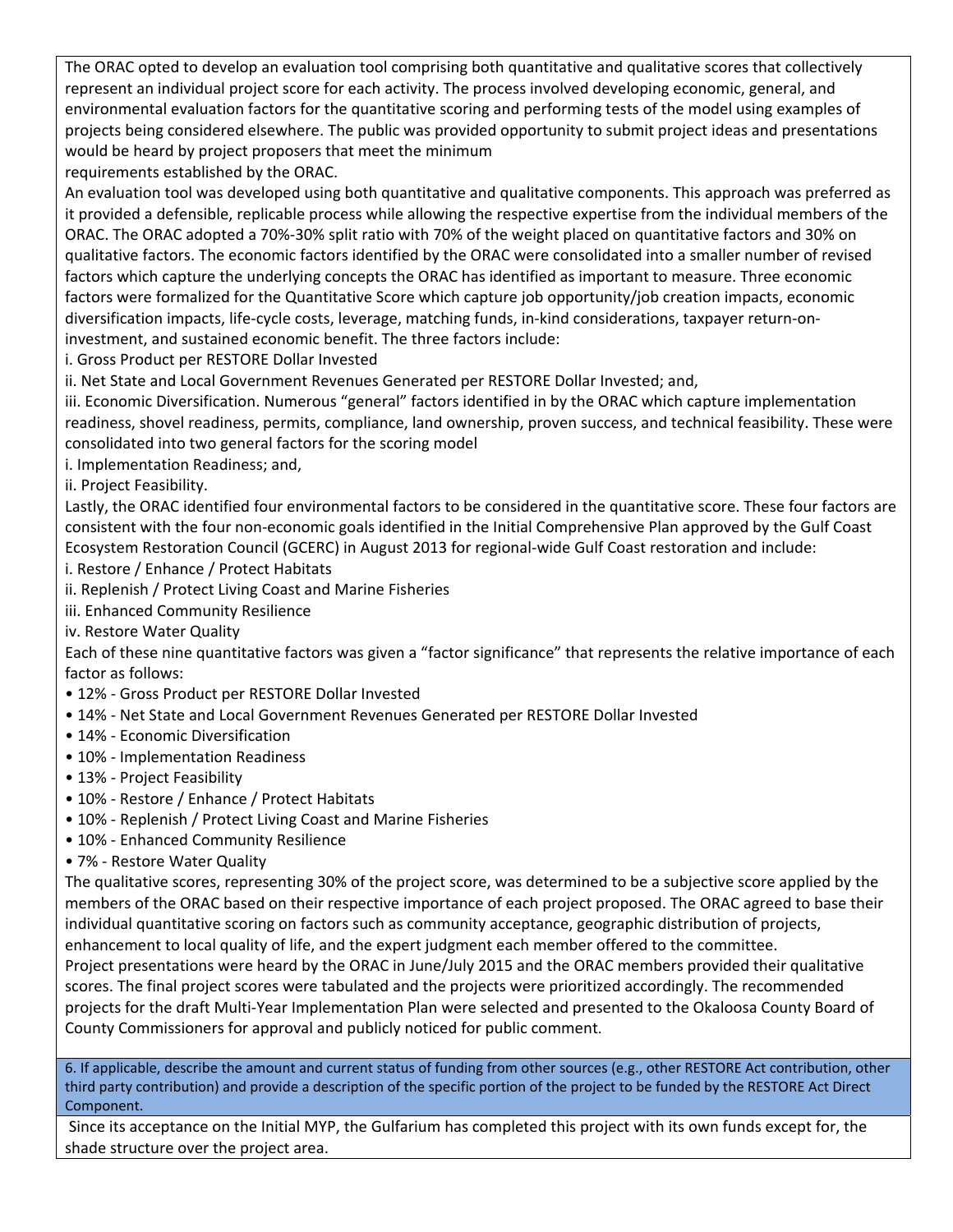| <b>RESTORE ACT Direct Component Multiyear Plan Matrix — Department of the Treasury</b>                                                                                                              |                                                                                   |                            |                                      |                                                                                                                                     |                                       |                               |                                                                                                             |                                     | OMB Approval No. 1505-0250                                     |
|-----------------------------------------------------------------------------------------------------------------------------------------------------------------------------------------------------|-----------------------------------------------------------------------------------|----------------------------|--------------------------------------|-------------------------------------------------------------------------------------------------------------------------------------|---------------------------------------|-------------------------------|-------------------------------------------------------------------------------------------------------------|-------------------------------------|----------------------------------------------------------------|
| <b>Applicant Name:</b>                                                                                                                                                                              | Okaloosa County, FL                                                               |                            |                                      |                                                                                                                                     |                                       |                               |                                                                                                             |                                     |                                                                |
| 1. MULTIYEAR PLAN VERSION (INITIAL OR AMENDMENT NUMBER):                                                                                                                                            |                                                                                   | Amendment #2               |                                      | 2a. DATE OF INITIAL MULTIYEAR PLAN ACCEPTANCE (mm/dd/yyyy):                                                                         |                                       |                               | 6/30/2017 2b. DATE OF LAST MULTIYEAR PLAN ACCEPTANCE:                                                       |                                     | 11/15/2019                                                     |
|                                                                                                                                                                                                     | . CUMULATIVE DIRECT COMPONENT ALLOCATION AVAILABLE FOR DISTRIBUTION TO APPLICANT: |                            |                                      |                                                                                                                                     |                                       |                               | \$14,286,093.65 4. TOTAL ALLOCATIONS PLUS KNOWN FUNDS NOT YET DEPOSITED IN TRUST FUND FOR DIRECT COMPONENT: |                                     | \$42,574,965.52                                                |
| 5. Primary Direct Component Eligible<br><b>Activity Further Described in Application</b><br>(Static Field)                                                                                          | 6. Activity Title (Static Field)                                                  | 7. Location (Static Field) | 8a. Direct Component<br>Contribution | 8. Estimated Total Funding Contributions For Proposed Activity(ies)(refer to Instructions)<br>8b. Other RESTORE Act<br>Contribution | 8c. Other Third Party<br>Contribution | <b>8d. Total Contribution</b> | 9. Proposed Start Date<br>mm/dd/yyyy                                                                        | 10. Proposed End Date<br>mm/dd/yyyy | 11. Status (refer to Instructions)                             |
| Restoration and protection of the Student-led Habitat<br>natural resources, ecosystems,<br>fisheries, marine and wildlife<br>habitats, beaches, and coastal<br>wetlands of the Gulf Coast<br>Region | Restoration in Okaloosa County                                                    | Okaloosa County parks      | \$87,590.18                          |                                                                                                                                     | \$124,409.82                          | \$212,000.00                  | 01-2021                                                                                                     | 01-2022                             | Initial MYP - Application in<br>process                        |
| Promotion of tourism in the Gulf<br>Coast Region, including<br>recreational fishing                                                                                                                 | The NeighborWood at Emerald Fort Walton Beach, FL<br>Coast Science Center         |                            | \$87,598.21                          |                                                                                                                                     |                                       | \$87,598.21                   | 01-2021                                                                                                     |                                     | 12-2021 Initial MYP - Awaiting<br>application                  |
| Infrastructure projects<br>benefitting the economy or<br>ecological resources, including<br>port infrastructure                                                                                     | Multi-use Outdoor Community<br>Facility                                           | Niceville, FL              | \$80,777.61                          |                                                                                                                                     |                                       | \$80,777.61                   | 01-2021                                                                                                     |                                     | 12-2021 initial MYP - Application<br>delayed but not retracted |
| Mitigation of damage to fish,<br>wildlife, and natural resources                                                                                                                                    | Gulfarium C.A.R.E. Center                                                         | Fort Walton Beach, FL      | \$87,181.43                          |                                                                                                                                     | \$150,000.00                          | \$237,181.43                  | 03-2021                                                                                                     |                                     | 03-2022 Initial MYP - Application in<br>process                |
| Promotion of tourism in the Gulf<br>Coast Region, including<br>recreational fishing                                                                                                                 | Okaloosa County Snorkel/Dive<br><b>Reef Construction</b>                          | Okaloosa County            | \$1,233,566.00                       |                                                                                                                                     |                                       | \$1,233,566.00                | 07-2020                                                                                                     |                                     | 06-2021 Initial MYP - Awarded                                  |
| Infrastructure projects<br>benefitting the economy or<br>ecological resources, including<br>port infrastructure                                                                                     | Economic Revitalization of<br>Niceville's Historic "Old<br>Downtown"              | Niceville, FL              | \$389,289.00                         |                                                                                                                                     | \$125,886.09                          | \$515,175.09                  | 08-2019                                                                                                     |                                     | 07-2021 Initial MYP - Awarded                                  |
| Promotion of tourism in the Gulf<br>Coast Region, including<br>recreational fishing                                                                                                                 | <b>Clement Taylor Park</b><br><b>Restoration and Pathway</b>                      | Destin, FL                 | \$729,918.20                         |                                                                                                                                     | \$1,228,706.30                        | \$1,958,624.50                | 01-2021                                                                                                     |                                     | 12-2021 Initial MYP - Application in<br>process                |
| Infrastructure projects<br>benefitting the economy or<br>ecological resources, including<br>port infrastructure                                                                                     | Fort Walton Beach Landing<br>Waterfront Improvements<br>Phase                     | Fort Walton Beach, FL      | \$1,070,024.07                       |                                                                                                                                     | \$510,000.00                          | \$1,580,024.07                | 01-2021                                                                                                     |                                     | 12-2021 Initial MYP - Awaiting<br>application                  |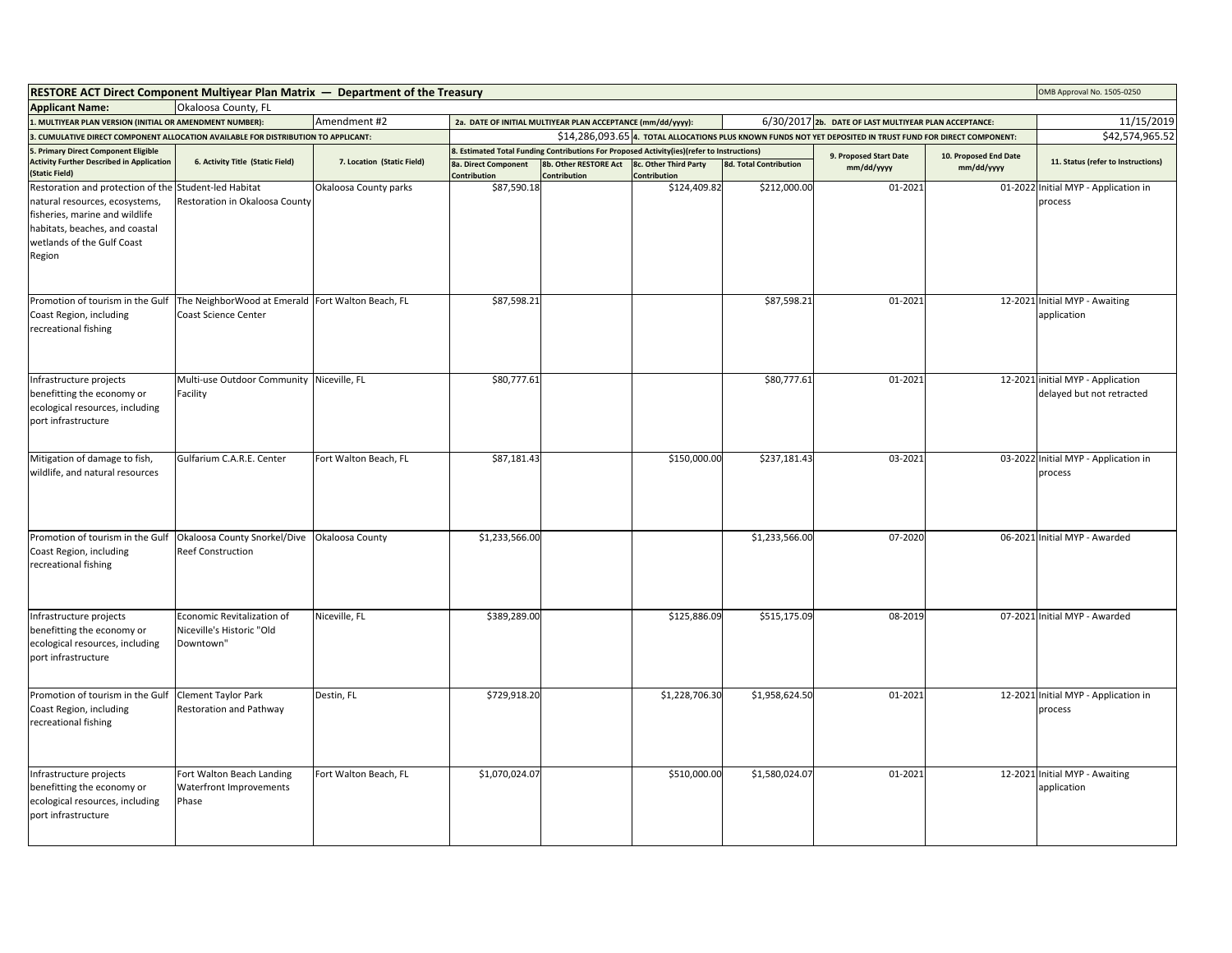| Promotion of tourism in the Gulf Capt. Royal Melvin Heritage                                                                                                                                               |                                                                                        | Destin, FL            | \$1,216,530.00 |        | \$33,470.00    | \$1,250,000.00 | 12-2019                                                                                                                |  | 11-2021 Initial MYP - Awarded                    |
|------------------------------------------------------------------------------------------------------------------------------------------------------------------------------------------------------------|----------------------------------------------------------------------------------------|-----------------------|----------------|--------|----------------|----------------|------------------------------------------------------------------------------------------------------------------------|--|--------------------------------------------------|
| Coast Region, including<br>recreational fishing                                                                                                                                                            | Park and Plaza                                                                         |                       |                |        |                |                |                                                                                                                        |  |                                                  |
|                                                                                                                                                                                                            |                                                                                        |                       |                |        |                |                |                                                                                                                        |  |                                                  |
| Infrastructure projects<br>benefitting the economy or<br>ecological resources, including<br>port infrastructure                                                                                            | Lafitte Crescent Stormwater<br>Infrastructure Retrofit                                 | Fort Walton Beach, FL | \$420,432.00   |        | \$619,530.00   | \$1,039,962.00 | 08-2020                                                                                                                |  | 07-2021 Initial MYP - Awarded                    |
| Restoration and protection of the Choctawhatchee Bay Estuary<br>natural resources, ecosystems,<br>fisheries, marine and wildlife<br>habitats, beaches, and coastal<br>wetlands of the Gulf Coast<br>Region | Program                                                                                | Okaloosa County       | \$1,250,000.00 |        |                | \$1,250,000.00 | 08-2019                                                                                                                |  | 07-2024 Amendment #1 - Application in<br>process |
| Planning assistance                                                                                                                                                                                        | Stormwater Program (Design<br>and Permitting)                                          | Okaloosa County       | \$2,500,000.00 |        |                | \$2,500,000.00 | 08-2019                                                                                                                |  | 07-2024 Amendment #1 - Application in<br>process |
| Infrastructure projects<br>benefitting the economy or<br>ecological resources, including<br>port infrastructure                                                                                            | Road Stabilization Program                                                             | Okaloosa County       | \$2,500,000.00 |        |                | \$2,500,000.00 | 08-2019                                                                                                                |  | 07-2024 Amendment #1 - Application in<br>process |
|                                                                                                                                                                                                            |                                                                                        |                       |                |        |                | \$0.00         |                                                                                                                        |  |                                                  |
|                                                                                                                                                                                                            | 12. ESTIMATED TOTAL FUNDING CONTRIBUTIONS FOR ACTIVITY(IES) (refer to<br>Instructions) |                       |                | \$0.00 | \$2,792,002.21 |                | Please note: Grant awards may reflect non-material changes in proposed dates and<br>\$14,444,908.91 estimated funding. |  |                                                  |

According to the Paperwork Reduction Act of 1995, no persons are required to respond to a collection of information unless it displays a valid OMB control number. The valid OMB control number for this information is 1505-0